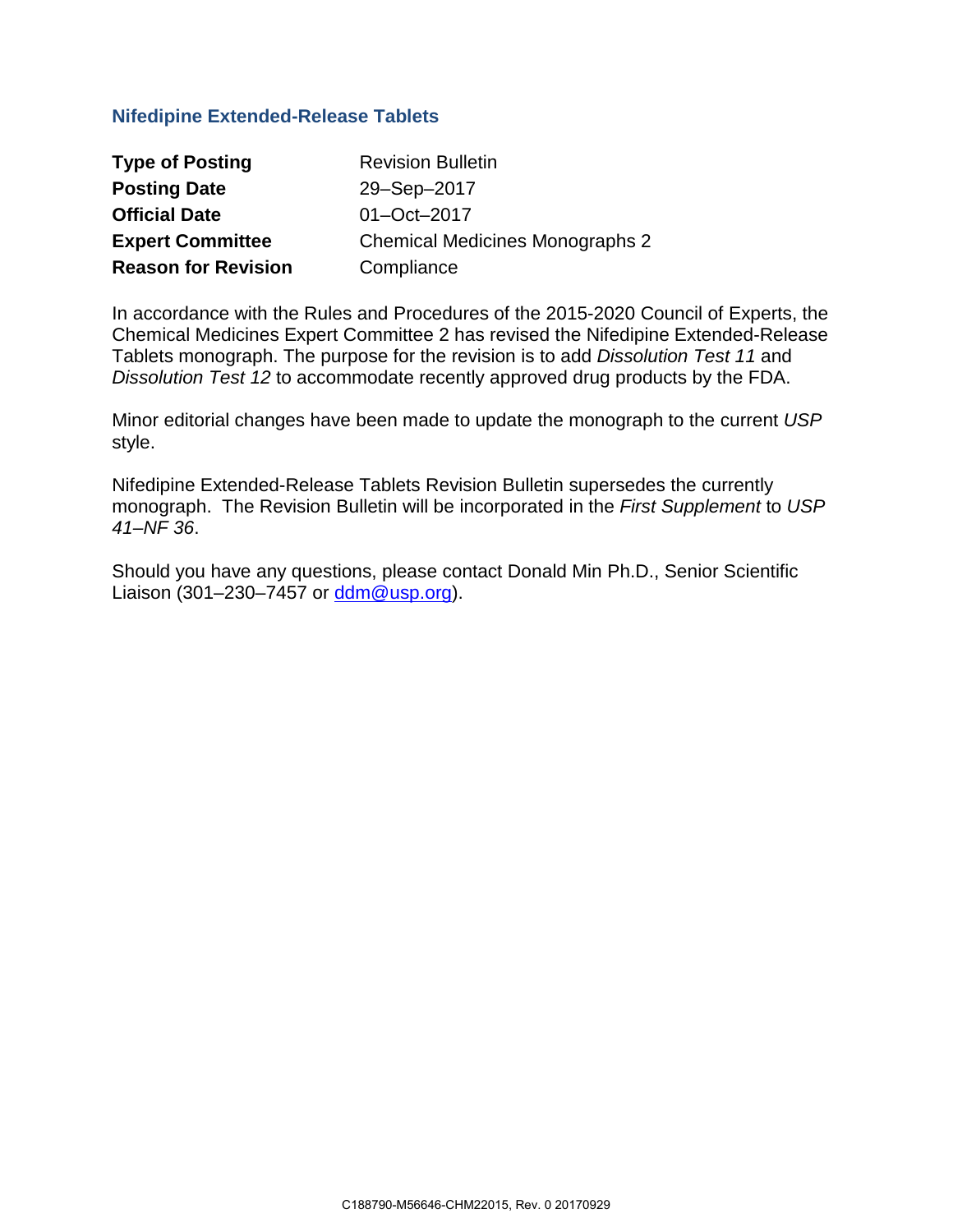# **Nifedipine Extended-Release Tablets Detector:** UV 265 nm

- **A** to that of the *Standard solution*, as obtained in the **Standard solution of the** *Standard solution*, as obtained in the **Standard solution** taken:
- B. ULTRAVIOLET ABSORPTION (197U) Standard stock solution and Sample stock solution:<br>Prepare as directed in the Assay. Standard solution: 0.02 mg/mL of USP Nifedipine RS<br>
in Mobile phase from the Standard solution: 0.02 mg/mL of USP Nifedipine RS<br>
in Mobile phase from the Standard stock solution<br>
in Mobile phase from the Sample solution:

## • PROCEDURE

- [NOTE—Conduct the *Assay* promptly after preparation of **PERFORMANCE TESTS** the *Standard solution* and the *Sample solution*.] **Mobile phase:** Acetonitrile, methanol, and water
- **Standard stock solution:** 1 mg/mL of USP Nifedipine RS in methanol
- RS in methanol<br> **Standard solution:** 0.1 mg/mL of USP Nifedipine RS<br>
from the *Standard stock solution* in *Mobile phase*<br> **Sample stock solution:** Dissolve an amount equivalent<br>
to 420 mg of nifedipine from powdered Tabl 130 mL of water in a 250-mL volumetric flask; or trans-<br>fer the intact Tablets to a 400-mL, high-speed blender<br>cup containing 130 mL of water. Homogenize until a fixed to the rod with a water-insoluble glue. The solunol (1:1) to volume, and stir for 30 min. Centrifuge the resulting 50 mL of fresh *Medium*.<br>
resulting suspension to obtain a clear supernatant.<br> **Times:** 4, 8, 12, 16, 20, and 24 h<br> **Rimes:** 4, 8, 12, 16, 20, and 24 h<br> **R**
- **Sample solution:** Nominally 0.1 mg/mL of nifedipine<br>prepared as follows. Transfer 3.0 mL of the Sample<br>stock solution to a 50-mL volumetric flask, dilute with<br>stock solution to a 50-mL volumetric flask, dilute with<br>RS to *Mobile phase* to volume, and filter. [NOTE—Reserve a methanol, and dilute with water to volume. Quantita-<br>portion of this solution for use as the *Sample solution* in tively dilute this solution with *Diluent* to obtain s portion of this solution for use as the *Sample solution* in tively dilute this solution with *Diluent* to obtain solu-<br>the test for *Organic Impurities*.]

**Mode:** LC **Columns DEFINITION**<br>
Cuard: 2.1-mm × 3-cm; packing L1<br>
Mifedipine Extended-Release Tablets contain NLT 90.0%<br>
and NMT 110.0% of the labeled amount of nifedipine<br>
(C<sub>17</sub>H<sub>18</sub>N<sub>2</sub>O<sub>6</sub>). [NOTE—Nifedipine, when exposed to<br>
daylight **Samples:** *Standard solution* and *Sample solution* **IDENTIFICATION** Calculate the percentage of the labeled amount of •

$$
Result = (r_U/r_S) \times (C_S/C_U) \times 100
$$

- 
- 
- 
- **ASSAY** *Sample solution* (mg/mL)
	- **<sup>P</sup>ROCEDURE Acceptance criteria:** 90.0%–110.0%

## **Change to read:**

- -
- uniform suspension is achieved (about 2 min), and<br>transfer the suspension with the aid of a mixture of<br>acetonitrile and methanol (1:1) to a 250-mL volumetric<br>flask. Dilute with a mixture of acetonitrile and metha-<br>flask.
	-

- 
- Chromatographic system<br>
(See Chromatography (621), System Suitability.)<br>
(See Chromatography (621), System Suitability.)<br>
(See Chromatography (621), System Suitability.) size, suitably diluted with methanol, and stepwise if necessary, with *Diluent* to obtain a final mixture consisting of equal parts of methanol and water.

**Instrumental conditions**

(See *Ultraviolet-Visible Spectroscopy* 〈857〉.) **Mode:** UV

**Analytical wavelength:** 338 nm

**Cell:** 0.5 cm

**Analysis:** Determine the amount of nifedipine (C17H18N2O6) released in the *Sample solution* at each 4-h interval from UV absorbances. [NOTE—For the 4-h time period, determine the absorbance at 456 nm, and use this determination to correct for excipient interference.]

**Tolerances:** See *Table 1*.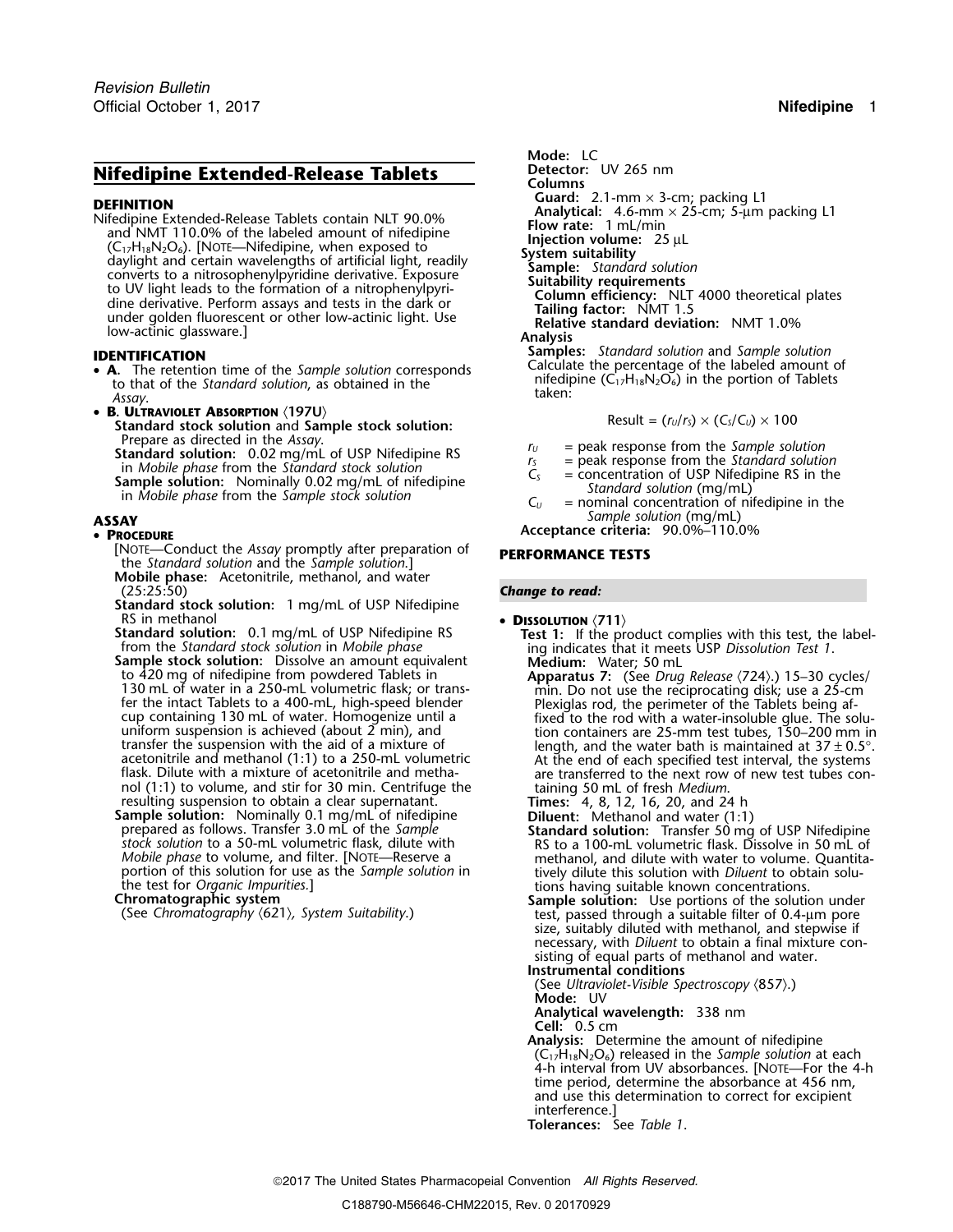|             |                                      | .                 |
|-------------|--------------------------------------|-------------------|
| Time<br>(h) | Amount Dissolved <sup>a</sup><br>(%) | Phase 1<br>Mediun |
|             | $5 - 17$                             | Appara<br>Time:   |
|             |                                      | Standar           |
| 12          | $43 - 80$                            | $RS$ in $\prime$  |
| 16          |                                      | metha             |
| 20          |                                      | can be            |
| 24          | <b>NLT 80</b>                        | Sample<br>indor   |

<sup>a</sup>The amount dissolved is expressed in terms of the labeled Tablet strength rather than in terms of the labeled total contents.

| The cumulative percentages of the labeled amount of<br>nifedipine ( $C_{17}H_{18}N_2O_6$ ), released at the times speci-                                                                                                                                                                                                                                                                                                                                                                                                                                                                                                                                                                                                                                                                                                                                                                                                 | Mode: UV<br>Analytical wavelength: 238 nm                                                                                                                                                                                                                |                                                                                                                                                                                                                                                                                                                                                                                                                                                                                                                                                                                                                                                                                                      |  |
|--------------------------------------------------------------------------------------------------------------------------------------------------------------------------------------------------------------------------------------------------------------------------------------------------------------------------------------------------------------------------------------------------------------------------------------------------------------------------------------------------------------------------------------------------------------------------------------------------------------------------------------------------------------------------------------------------------------------------------------------------------------------------------------------------------------------------------------------------------------------------------------------------------------------------|----------------------------------------------------------------------------------------------------------------------------------------------------------------------------------------------------------------------------------------------------------|------------------------------------------------------------------------------------------------------------------------------------------------------------------------------------------------------------------------------------------------------------------------------------------------------------------------------------------------------------------------------------------------------------------------------------------------------------------------------------------------------------------------------------------------------------------------------------------------------------------------------------------------------------------------------------------------------|--|
| fied, conform to Dissolution $\langle 711 \rangle$ , Acceptance Table                                                                                                                                                                                                                                                                                                                                                                                                                                                                                                                                                                                                                                                                                                                                                                                                                                                    | <b>Cell:</b> $0.5 \text{ cm}$                                                                                                                                                                                                                            |                                                                                                                                                                                                                                                                                                                                                                                                                                                                                                                                                                                                                                                                                                      |  |
| 2.<br><b>Test 2:</b> If the product complies with this test, the label-<br>ing indicates that it meets USP Dissolution Test 2.<br><b>Solution A:</b> Dissolve 330.9 g of dibasic sodium phos-<br>phate and 38 g of citric acid in water in a 1-L volu-<br>metric flask. Add 10 mL of phosphoric acid, and dilute<br>with water to volume.<br>Medium: Mix 125.0 mL of Solution A and 1 L of 10%<br>sodium lauryl sulfate solution, and dilute to 10 L. Ad-<br>just, if necessary, to a pH of 6.8; 900 mL.<br>Apparatus 2: 50 rpm, with sinkers (see Dissolution<br>〈711〉, Figure 2a)<br><b>Times:</b> $3, 6, and 12 h$<br><b>Mobile phase:</b> Acetonitrile and water (7:3)<br>Standard stock solution: 1.11 mg/mL of USP<br>Nifedipine RS in methanol<br>Standard solution: 0.1 mg/mL of USP Nifedipine RS<br>from the Standard stock solution in Medium<br><b>Sample solution:</b> Pass a portion of the solution under | <i>dium</i> as the blank.<br>Phase 2<br>gastric fluid without enzyme, pH 1.2; 900 mL<br>Apparatus 2: 100 rpm<br><b>Times:</b> 1, 4, 8, and 12 h<br>can be used to help solubilize nifedipine.]<br><b>Sample solution:</b> Pass a portion of the solution | <b>Analysis:</b> [NOTE—After the run, take the Tablet out<br>the dissolution vessel, adapt a sinker to it, and transt<br>fer the Tablet with the sinker to the dissolution vess<br>containing the Medium for Phase 2.] Determine the<br>amount of nifedipine $(C_{17}H_{18}N_2O_6)$ released in <i>Phas</i><br>1, using filtered portions of the Sample solution, in<br>comparison with the Standard solution, using the M<br>For Tablets labeled to contain 30 mg of nifedipine:<br><b>Medium:</b> 0.5% sodium lauryl sulfate in simulated<br>Standard solution: 0.034 mg/mL of USP Nifedipine<br>RS in Medium. [NOTE-If necessary, a volume of<br>methanol, not exceeding 10% of the final volume, |  |
| test through a suitable filter.                                                                                                                                                                                                                                                                                                                                                                                                                                                                                                                                                                                                                                                                                                                                                                                                                                                                                          | under test through a suitable filter.                                                                                                                                                                                                                    |                                                                                                                                                                                                                                                                                                                                                                                                                                                                                                                                                                                                                                                                                                      |  |
| Chromatographic system<br>(See Chromatography $(621)$ , System Suitability.)<br>Mode: LC<br>Detector: UV 350 nm<br>Column: $4.0$ -mm $\times$ 125-mm; 3-µm packing L1                                                                                                                                                                                                                                                                                                                                                                                                                                                                                                                                                                                                                                                                                                                                                    | Instrumental conditions<br>(See Ultraviolet-Visible Spectroscopy $\langle 857 \rangle$ .)<br>Mode: UV<br>Analytical wavelength: 238 nm<br>Analysis: Determine the amount of nifedipine                                                                   |                                                                                                                                                                                                                                                                                                                                                                                                                                                                                                                                                                                                                                                                                                      |  |
| <b>Temperature:</b> $40^\circ$                                                                                                                                                                                                                                                                                                                                                                                                                                                                                                                                                                                                                                                                                                                                                                                                                                                                                           |                                                                                                                                                                                                                                                          | $(C_1$ <sup><math>H_1</math><sub>8</sub>N<sub>2</sub>O<sub>6</sub>) released in <i>Phase 2</i>, using filtered por-</sup>                                                                                                                                                                                                                                                                                                                                                                                                                                                                                                                                                                            |  |
| Flow rate: 1.5 mL/min                                                                                                                                                                                                                                                                                                                                                                                                                                                                                                                                                                                                                                                                                                                                                                                                                                                                                                    | Standard solution, using Medium as the blank.                                                                                                                                                                                                            | tions of the Sample solution, in comparison with the                                                                                                                                                                                                                                                                                                                                                                                                                                                                                                                                                                                                                                                 |  |
| Injection volume: $20 \mu L$<br>System suitability<br>Sample: Standard solution                                                                                                                                                                                                                                                                                                                                                                                                                                                                                                                                                                                                                                                                                                                                                                                                                                          | <b>Tolerances:</b> See Table 3.                                                                                                                                                                                                                          |                                                                                                                                                                                                                                                                                                                                                                                                                                                                                                                                                                                                                                                                                                      |  |
| <b>Suitability requirements</b><br>Column efficiency: NLT 2000 theoretical plates                                                                                                                                                                                                                                                                                                                                                                                                                                                                                                                                                                                                                                                                                                                                                                                                                                        | Table 3                                                                                                                                                                                                                                                  |                                                                                                                                                                                                                                                                                                                                                                                                                                                                                                                                                                                                                                                                                                      |  |
| Tailing factor: NMT 1.5                                                                                                                                                                                                                                                                                                                                                                                                                                                                                                                                                                                                                                                                                                                                                                                                                                                                                                  | <b>Time</b>                                                                                                                                                                                                                                              | Amount Dissolved <sup>a</sup>                                                                                                                                                                                                                                                                                                                                                                                                                                                                                                                                                                                                                                                                        |  |
| Relative standard deviation: NMT 2.0%                                                                                                                                                                                                                                                                                                                                                                                                                                                                                                                                                                                                                                                                                                                                                                                                                                                                                    | (h)<br>$\mathbf{1}$                                                                                                                                                                                                                                      | (%)                                                                                                                                                                                                                                                                                                                                                                                                                                                                                                                                                                                                                                                                                                  |  |
| <b>Analysis</b>                                                                                                                                                                                                                                                                                                                                                                                                                                                                                                                                                                                                                                                                                                                                                                                                                                                                                                          | $\overline{4}$                                                                                                                                                                                                                                           | <b>NMT 30</b>                                                                                                                                                                                                                                                                                                                                                                                                                                                                                                                                                                                                                                                                                        |  |
| <b>Samples:</b> Standard solution and Sample solution<br>Determine the amount of nifedipine $(C_{17}H_{18}N_2O_6)$                                                                                                                                                                                                                                                                                                                                                                                                                                                                                                                                                                                                                                                                                                                                                                                                       |                                                                                                                                                                                                                                                          | $30 - 55$                                                                                                                                                                                                                                                                                                                                                                                                                                                                                                                                                                                                                                                                                            |  |
| dissolved.                                                                                                                                                                                                                                                                                                                                                                                                                                                                                                                                                                                                                                                                                                                                                                                                                                                                                                               | 8<br>12                                                                                                                                                                                                                                                  | <b>NLT 60</b>                                                                                                                                                                                                                                                                                                                                                                                                                                                                                                                                                                                                                                                                                        |  |
| <b>Tolerances:</b> See Table 2.                                                                                                                                                                                                                                                                                                                                                                                                                                                                                                                                                                                                                                                                                                                                                                                                                                                                                          |                                                                                                                                                                                                                                                          | <b>NLT 80</b>                                                                                                                                                                                                                                                                                                                                                                                                                                                                                                                                                                                                                                                                                        |  |
|                                                                                                                                                                                                                                                                                                                                                                                                                                                                                                                                                                                                                                                                                                                                                                                                                                                                                                                          | <sup>a</sup> For each dosage unit, add the amount dissolved in phosphate buffer,<br>pH 7.5 from <i>Phase 1</i> to the amount dissolved at each time point in                                                                                             |                                                                                                                                                                                                                                                                                                                                                                                                                                                                                                                                                                                                                                                                                                      |  |

**Table 2** *Phase 2*.

| Time<br>(h) | <b>Amount Dissolved</b><br>(%) |  |
|-------------|--------------------------------|--|
|             | $10 - 30$                      |  |
|             | $40 - 65$                      |  |
|             | <b>NLT 80</b>                  |  |

 $(C_{17}H_{18}N_2O_6)$ ,  $\bullet$  (RB 1-Aug-2017) dissolved at the times **Apparatus 2:** 100 rpm

**Table 1 For Tablets labeled to contain 30 mg of nifedipine: Medium:** 0.05 M phosphate buffer, pH 7.5; 900 mL<br>**Apparatus 2:** 100 rpm<br>**Time:** 1 h **Standard solution:** 0.034 mg/mL of USP Nifedipine RS in *Medium*. [NOTE—If necessary, a volume of methanol, not exceeding 10% of the final volume, can be used to help solubilize nifedipine. **Sample solution:** Pass a portion of the solution<br>under test through a suitable filter.<br>**Instrumental conditions** (See Ultraviolet-Visible Spectroscopy *(857).*)<br>Mode: UV Analytical wavelength: 238 nm **field**: 0.5 cm **2 Analysis:** [NOTE—After the run, take the Tablet out of the dissolution vessel, adapt a sinker to it, and transfer the Tablet with the sinker to the dissolution vessel containing the *Medium* for *Phase 2*.] Determine the amount of nifedipine (C<sub>17</sub>H<sub>18</sub>N<sub>2</sub>O<sub>6</sub>) released in *Phase* 1, using filtered portions of the *Sample solution*, in comparison with the *Standard solution*, using the Medium as the blank. For Tablets labeled to contain 30 *mg* of nifedipine:<br>Phase 2 **Medium:** 0.5% sodium lauryl sulfate in simulated qastric fluid without enzyme, pH 1.2; 900 mL **Apparatus 2:** 100 rpm **Times:** 1, 4, 8, and 12 h **Standard solution:** 0.034 mg/mL of USP Nifedipine RS in *Medium*. [NOTE—If necessary, a volume of methanol, not exceeding 10% of the final volume, under test through a suitable filter. **Instrumental conditions** (See *Ultraviolet-Visible Spectroscopy*  $\langle 857 \rangle$ .) **Mode:** UV **Analytical wavelength:** 238 nm **Flow rate:** 1.5 mL/min tions of the *Sample solution*, in comparison with the *Standard solution*, using *Medium* as the blank. **System suitability Tolerances:** See *Table 3*.

| Time<br>(h) | Amount Dissolved <sup>a</sup><br>(%) |
|-------------|--------------------------------------|
|             | <b>NMT 30</b>                        |
|             | $30 - 55$                            |
|             | <b>NLT 60</b>                        |
|             | <b>NLT 80</b>                        |

.For each dosage unit, add the amount dissolved in phosphate buffer, pH 7.5 from *Phase 1* to the amount dissolved at each time point in

**Time Amount Dissolved** The cumulative percentages of the labeled amount<br> **(h) (h) (h) (h) (h) (h) (h) (h) (h) (h) (h) (h) (h) (h) (h) (h) (h) (h) (h) (h) (h) (h) (h) (h) (** <sup>3</sup> 10–30 at the times specified, conform to *Dissolution* 〈711〉,

*Acceptance Table 2.* For Tablets labeled to contain 60 mg of nifedipine:<br>Phase 1

The percentages of the labeled amount of nifedipine<br>
(CarliablaCa) • a gas treated at the times<br> **Apparatus 2:** 100 rpm

Solution to Dissolution (711), Acceptance<br>
Time: 25 min<br>
The: 25 min<br>
The: 25 min<br>
Standard solution: 0.067 mg/mL of USP Nifedipine<br>
Test 3: If the product complies with this test, the label-<br>
ing indicates that it meets U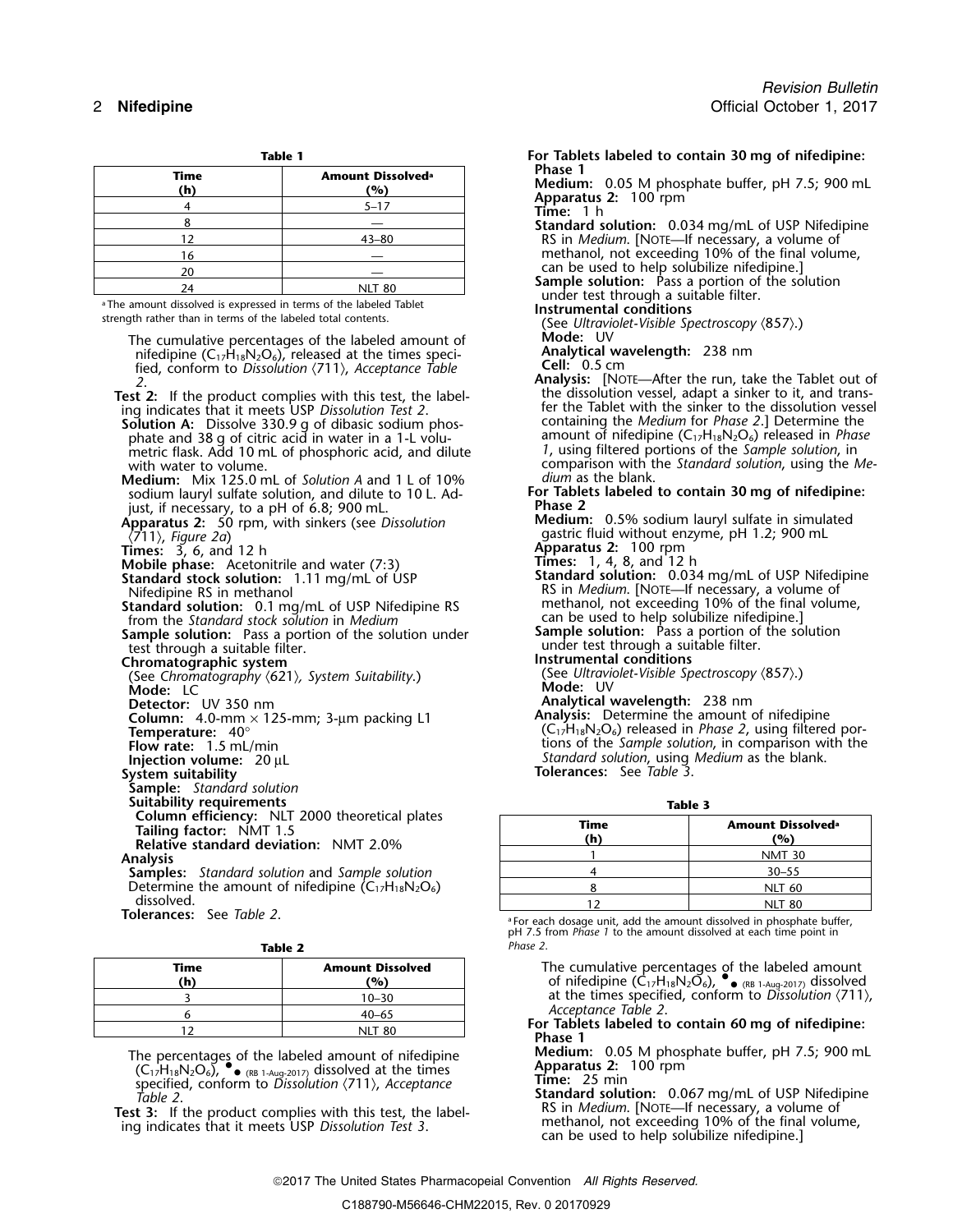**Sample solution:** Pass a portion of the solution **Mode:** UV under test through a suitable filter.

**Instrumental conditions** 

**Analysis:** [NOTE—After the run, take the Tablet out of *tion*, using the *Medium* as the blank.<br>19 the dissolution vessel, adapt a sinker to it, and trans-**Tolerances:** See Table 5 and Table 6. the dissolution vessel, adapt a sinker to it, and trans- **Tolerances:** See *Table 5* and *Table 6*. fer the Tablet with the sinker to the dissolution vessel containing the *Medium* for *Phase 2*.] Determine the amount of nifedipine (C<sub>17</sub>H<sub>18</sub>N<sub>2</sub>O<sub>6</sub>) released in *Phase 1*, using filtered portions of the *Sample solution*, in comparison with the *Standard solution*, using the *Medium* as the blank. **(h) (%)**

For Tablets labeled to contain 60 mg of nifedipine:<br>Phase 2

- **Medium:** 0.5% sodium lauryl sulfate in simulated gastric fluid without enzyme, pH 1.2; 900 mL
- **Apparatus 2:** 100 rpm<br>**Times:** 1, 4, 8, and 12 h
- 
- **Times:** 1, 4, 8, and 12 h **Table 6 Standard solution:** 0.067 mg/mL of USP Nifedipine methanol, not exceeding 10% of the final volume,
- can be used to help solubilize nifedipine.]<br> **Sample solution:** Pass a portion of the solution under test through a suitable filter.<br> **Instrumental conditions**
- 
- (See *Ultraviolet-Visible Spectroscopy*  $\langle 857 \rangle$ .)<br>Mode: UV
- 
- **Analytical wavelength:** 238 nm<br> **Analytical wavelength:** 238 nm<br> **Analytical wavelength:** 238 nm<br> **Analytical wavelength:** 238 nm<br> **Analytical wavelength:** 238 nm<br> **Analytical wavelength:** 238 nm<br> **Compulsion** in compari

|             |                                      | $\mu$                                                                                      |
|-------------|--------------------------------------|--------------------------------------------------------------------------------------------|
| Time<br>(h) | Amount Dissolved <sup>a</sup><br>(%) | Plexiglas rod, the perimeter of the Tablets<br>fixed to the rod with a water-insoluble glu |
|             | <b>NMT 30</b>                        | min. The solution containers are 25-mm to                                                  |
|             | $40 - 70$                            | 150–200 mm in length, and the water bat<br>tained at $37 \pm 0.5^{\circ}$ .                |
|             | <b>NLT 70</b>                        | <b>Times:</b> 4, 12, and 24 h                                                              |
|             | <b>NLT 80</b>                        | <b>Diluent A:</b> Methanol and acetonitrile (1:1)                                          |

a .For each dosage unit, add the amount dissolved in phosphate buffer, **Diluent B:** *Diluent A* and water (1:1) <sup>p</sup>H 7.5 from *Phase 1* to the amount dissolved at each time point in **Standard stock solution:** 50 mg of USP Nifedipine RS

The cumulative percentages of the labeled amount<br>
of nifedipine  $(C_1,H_{18}N_2O_6)$ , released in vivo and dis-<br>
solved at the times specified, conform to *Dissolution*<br>
(711), *Acceptance Table 2*.<br> **Test 4:** If the product

**Medium:** 0.5% sodium lauryl sulfate in simulated gas-<br>tric fluid without enzyme, pH 1.2: 900 ml<br>tric fluid without enzyme, pH 1.2: 900 ml tric fluid without enzyme, pH 1.2; 900 mL<br>**Analytical Wavelength:** 238 nm **Cell:** 0.5 cm

Analytical wavelength: UV 238 nm<br>Cell: 1 cm

(See *Ultraviolet-Visible Spectroscopy* 〈857〉.) **Analysis:** Determine the amount of nifedipine **Mode:** UV **Mode:** UV **Row C17H18N2O6** released, using filtered portions of the manufacture of the standard solution, in comparison with the *Standard* solution. Sample solution, in comparison with the *Standard solution*, using the *Medium* as the blank.

| $\sim$<br>$\sim$ | $\sim$ |
|------------------|--------|
|------------------|--------|

| For Tablets Labeled to Contain 30 mg of Nifedipine |           |  |
|----------------------------------------------------|-----------|--|
| <b>Amount Dissolved</b><br>Time                    |           |  |
| (h)                                                | %)        |  |
|                                                    | $12 - 35$ |  |
|                                                    | $44-67$   |  |
|                                                    | NIT 80    |  |

| $\alpha$ and $\alpha$ solution. $\alpha$ , $\alpha$ , $\alpha$ , $\alpha$ , $\alpha$ , $\alpha$ , $\alpha$ , $\alpha$ , $\alpha$ , $\alpha$ , $\alpha$ , $\alpha$ , $\alpha$ , $\alpha$ , $\alpha$ , $\alpha$ , $\alpha$ , $\alpha$ , $\alpha$ , $\alpha$ , $\alpha$ , $\alpha$ , $\alpha$ , $\alpha$ , $\alpha$ , $\alpha$ , $\alpha$ , $\alpha$ , $\alpha$ , $\alpha$ , $\alpha$ , $\alpha$ , $\alpha$ , |                                                    |                         |  |
|------------------------------------------------------------------------------------------------------------------------------------------------------------------------------------------------------------------------------------------------------------------------------------------------------------------------------------------------------------------------------------------------------------|----------------------------------------------------|-------------------------|--|
| RS in <i>Medium</i> . [NOTE—If necessary, a volume of                                                                                                                                                                                                                                                                                                                                                      | For Tablets Labeled to Contain 60 mg of Nifedipine |                         |  |
| methanol, not exceeding 10% of the final volume,                                                                                                                                                                                                                                                                                                                                                           | Time                                               | <b>Amount Dissolved</b> |  |
| can be used to help solubilize nifedipine.]                                                                                                                                                                                                                                                                                                                                                                | (h)                                                | (%)                     |  |
| <b>ample solution:</b> Pass a portion of the solution                                                                                                                                                                                                                                                                                                                                                      |                                                    | $10 - 30$               |  |
| under test through a suitable filter.<br>nstrumental conditions                                                                                                                                                                                                                                                                                                                                            |                                                    | $40 - 63$               |  |
| (See Ultraviolet-Visible Spectroscopy (857).)                                                                                                                                                                                                                                                                                                                                                              |                                                    | <b>NLT 80</b>           |  |

- 
- 
- 
- **Medium:** Water; 50 mL **Table 4 Apparatus 7:** (See *Drug Release* 〈724〉.) Use a 25-cm **Time Amount Dissolved<sup>a</sup>** Plexiglas rod, the perimeter of the Tablets being af- **.** fixed to the rod with a water-insoluble glue; 30 dips/ min. The solution containers are 25-mm test tubes, 150–200 mm in length, and the water bath is maintained at  $37 \pm 0.5^{\circ}$ .
	-
	-

- 
- in *Diluent A* and water (50:50)<br>**Standard solutions:** 0.01, 0.05, and 0.20 mg/mL solutions, from the Standard stock solution in *Diluent B*,

**Apparatus 2:** 100 rpm **Cell:** 0.5 cm<br> **Apparatus 2:** 100 rpm **Cell:** 0.5 cm<br> **Analysis:** [Note Times: 1, 4, and 12 h and 12 h and colution rest and determine the electronical **Analysis:** [NOTE—For the 4-h time period, filter the<br> **Standard solution:** 0.067 mg/mL of USP Nifedipine<br> **Standard solution:** 0.067 mg/mL of USP Nifedipine<br>
As for Tablets labeled to contain 40 mg, and<br>  $\frac{456 \text{ nm}}{456$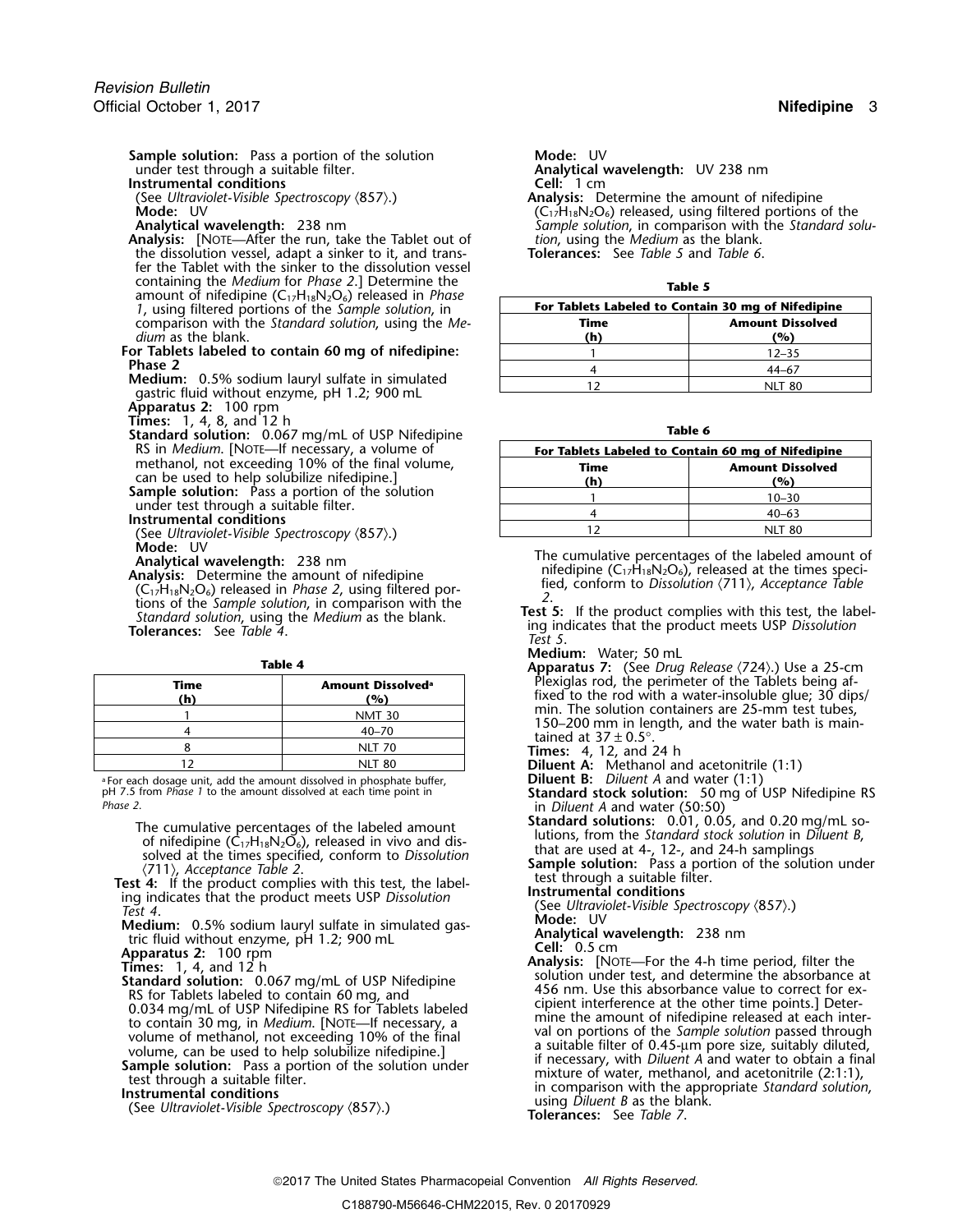| labi | ı |  |
|------|---|--|
|      |   |  |

| --------    |                                |  |
|-------------|--------------------------------|--|
| Time<br>(h) | <b>Amount Dissolved</b><br>(%) |  |
|             | <b>NMT 14</b>                  |  |
|             | $39 - 75$                      |  |
|             | NIT                            |  |

The cumulative percentages of the labeled amount of The cumulative percentages of the labeled amount of nifedipine ( $C_{17}H_{18}N_2O_6$ ) dissolved at the times specinifedipine ( $C_{17}H_{18}N_2O_6$ ) dissolved at the times sp ified, conform to *Dissolution* 〈711〉, *Acceptance Table* fied conform to *Dissolution* 〈711〉, *Acceptance Table 2*.

**Test 6:** If the product complies with this test, the label- ing indicates that it meets USP *Dissolution Test 8*.

**Medium:** Simulated gastric fluid without enzyme con- enzyme containing 3% polysorbate 80, pH 1.2; taining 0.5% of sodium lauryl sulfate, pH 1.2; 250 mL<br>1900 mL, deaerated and the subset of Apparati

**Standard stock solution:** 0.33 mg/mL of USP of vessels for each of vessels for each time point. Time: 1 h

Nifedipine RS in methanol<br> **Standard solution:** Quantitatively dilute the Standard **Time:** 1 h<br> **Time: 1 h Buffer stage medium:** 0.01 M sodium phosphate **Standard solution:** Quantitatively dilute the *Standard* **Buffer stage medium:** 0.01 M sodium phosphate *stock solution* with *Medium* to obtain a solution having

**Sample solution:** Pass a portion of the solution under test through a suitable filter of 0.45-µm pore size.

(See *Ultraviolet-Visible Spectroscopy* (857).)<br>**Mode:** UV **Analytical wavelength:** 329 nm<br> **Cell:** 0.5 cm (35:35:30)<br> **Blank:** Medium (35:30)<br> **Cell:** 0.5 cm (35:35:30)

| Time<br>(h` | <b>Amount Dissolved</b><br>'%' |
|-------------|--------------------------------|
|             | <b>NMT 15</b>                  |
|             | 20<br>• (RB 1-Aug-2017) $-40$  |
|             | NIT 80                         |

The cumulative percentages of the labeled amount of **Mode:** LC<br>
nifedipine  $(C_{17}H_{18}N_2O_6)$  dissolved at the times speci-<br>
fied conform to *Dissolution*  $\langle 711 \rangle$ , *Acceptance Table 2*. **Column:** 4.6-mm  $\times$  25-cm; pa nifedipine (C17H18N2O6) dissolved at the times speci- **Detector:** UV 338 nm fied conform to *Dissolution* 〈711〉, *Acceptance Table 2*. **Column:** 4.6-mm × 25-cm; packing L1

**Test 7:** If the product complies with this test, the label-<br>
ing indicates that it meets USP *Dissolution Test 7*. **Flow rate:** 1.5 mL/min<br> **Medium:** Simulated gastric fluid without enzyme con-<br> **Injection volume:** 10 µL ing indicates that it meets USP Dissolution Test 7.

**Medium:** Simulated gastric fluid without enzyme con- **Injection volume**<br>taining 0.5% sodium lauryl sulfate, pH 1.2; 900 mL **System suitability** taining 0.5% sodium lauryl sulfate, pH 1.2; 900 mL **Apparatus 2:** 100 rpm, with three-prong sinker **Sample:** *Standard solution*

**Standard solution:** (*L*/900) mg/mL of USP Nifedipine RS in *Medium*, where *L* is the label claim, in mg/Tab- **Tailing factor:** NMT 1.7 let, of nifedipine. A small amount of methanol, not **Relative standard deviation:** NMT 2.0% exceeding 6%–7% of the final volume of the first di-<br>*Aution, can be used to solubilize nifedipine.* 

Sample solution: Pass a portion of the solution under test through a suitable filter.

 $\overline{\text{U}}$  **D**  $\overline{\text{U}}$  *D*  $\overline{\text{U}}$  *D*  $\overline{\text{U}}$  *D*  $\overline{\text{U}}$  *Conditions* 

(See *Ultraviolet-Visible Spectroscopy* 〈857〉.)<br>**Mode:** UV At 2 h: **Analytical wavelength:** 238 nm<br>**Cell:** 1 mm, flow cell

**Blank:** *Medium*

**Tolerances:** See *Table 9*.  $D_2 = D_1 + D_2$ 

| Table 7 | Table 9 |
|---------|---------|
|         |         |

| Time<br>(h) | <b>Amount Dissolved</b><br>(%) | Time<br>(h) | <b>Amount Dissolved</b><br>(%) |
|-------------|--------------------------------|-------------|--------------------------------|
|             | <b>NMT 14</b>                  |             | <b>NMT 15</b>                  |
|             | $39 - 75$                      |             | $25 - 50$                      |
| 24          | NLT 75                         |             | <b>NLT 80</b>                  |

 $\bullet$  (RB 1-Aug-2017) dissolved at the times spec- nifedipine (C<sub>17</sub>H<sub>18</sub>N<sub>2</sub>O<sub>6</sub>) dissolved at the times speci-

**7est 8:** If the product complies with this test, the labeling indicates that it meets USP Dissolution Test 8.<br>**Acid stage medium:** Simulated gastric fluid without

- ing indicates that it meets USP *Dissolution Test 6*. **Acid stage medium:** Simulated gastric fluid without
- 900 mL, deaerated **Apparatus 3:** 20 dpm, 20-mesh polypropylene screen **Apparatus 1:** 100 rpm on the bottom; 1 min drip time. The Tablet is automatically transferred by the apparatus to the next set<br>of vessels for each time point.

a concentration of about 0.033 mg/mL.<br>Sample solution: Pass a portion of the solution under and solium hydroxide in 6 L of water, adjust with eitest through a suitable filter of 0.45-µm pore size.<br>ther diluted sodium hydroxide or phosphoric acid to<br>a pH of  $6.8 \pm 0.05$ , and add 180 g of polysorbate a pH of 6.8 ± 0.05, and add 180 g of polysorbate 80); 250 mL

**Times:** 2, 8, 12, and 24 h

Mobile phase: Acetonitrile, methanol, and water

- **Blank:** *Medium* **Standard stock solution:** 1 mg/mL of USP Nifedipine **Tolerances:** See *Table 8*. RS in *Buffer stage medium*. An amount of methanol, about 40% of the final volume, can be used to dis-
	- **Table 8 Standard solve nifedipine.**<br>**Standard solution:** (*L*/1000) mg/mL in *Buffer stage*<br>*medium*, from the *Standard stock solution*, where *L* is **(h) (%)** the label claim in mg/Tablet

**Sample solution:** Pass a portion of the solution under test through a suitable filter. •

**Chromatographic system** 

(See *Chromatography* 〈621〉*, System Suitability*.) **Sample:** *Standard solution*<br>**Suitability requirements**<br>**Column efficiency:** NLT 4000 theoretical plates<br>**Tailing factor:** NMT 1.7

amount of nifedipine dissolved at each time point.<br>At 1 h:

$$
D_1 = (r_U/r_S) \times (C_S/L) \times V \times 100
$$

$$
D = (r_{U}/r_{S}) \times (C_{S}/L) \times V \times 100
$$

At 8 h:

$$
D = (rU/rS) \times (CS/L) \times V \times 100
$$

2017 The United States Pharmacopeial Convention *All Rights Reserved.*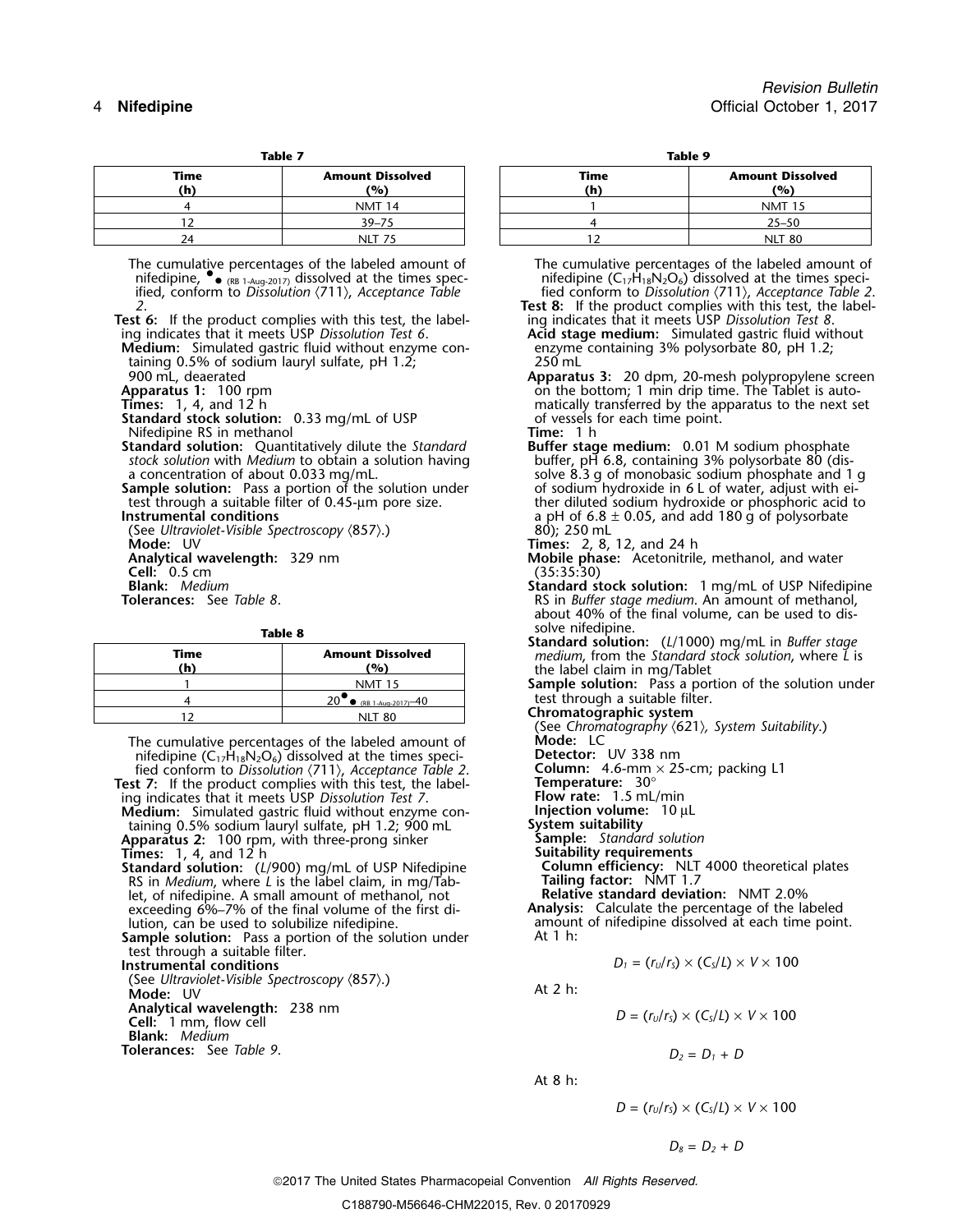$$
D = (r_{U}/r_{S}) \times (C_{S}/L) \times V \times 100
$$

$$
D_{12}=D_8+D
$$

$$
D = (r_{U}/r_{S}) \times (C_{S}/L) \times V \times 100
$$

- 
- 
- 

**Acid stage:** NMT 5% of the labeled amount of nifedipine is dissolved in 1 h. **Buffer stage:** See *Table 10*.

**Table 10**

| Time<br>(h) | <b>Amount Dissolved</b><br>(%) |
|-------------|--------------------------------|
|             | NMT <sub>5</sub>               |
|             | $0 - 10$                       |
|             | $25 - 60$                      |
| 1 つ         | $45 - 85$                      |
|             | <b>NLT 80</b>                  |

The cumulative percentages of the labeled amount<br>of nifedipine  $(C_{17}H_{18}N_2O_6)$  dissolved at the times<br>specified conform to Dissolution  $\langle 711 \rangle$ , Acceptance<br>Acceptance Tolerances: See Table 12. *Table 2*.

**Test 9:** If the product complies with this test, the label-<br>
ing indicates that it meets USP Dissolution Test 9.

Nifedipine RS solutions in *Medium* as directed in *Table*

| ۰, |
|----|
|----|

| <b>Tablet Strength</b><br>(mq) | Concentration<br>(mq/mL) |
|--------------------------------|--------------------------|
| ٦Λ                             | 0.033                    |
| 60                             | 0.066                    |
|                                | n naa                    |

and dilute with water to volume. Transfer 60 g of so- **Sample solution:** Pass a portion of the solution under test at each time point through a suitable filter.

At 12 h: **Mode:** UV **Analytical wavelength:** 346 nm *D* = (*<sup>r</sup>U*/*<sup>r</sup>S*) × (*CS*/*L*) <sup>×</sup> *V* <sup>×</sup> 100 **Cell:** 1 cm **Blank:** *Medium* **Analysis**<br>*Samples: Standard solutions and Sample solution***<br>Calculate the concentration (C<sub>i</sub>) of nifedipine** Calculate the concentration (*C<sub>i</sub>*) of nifedipine<br>(C<sub>17</sub>H<sub>18</sub>N<sub>2</sub>O<sub>6</sub>) in the sample withdrawn from the ves- $\delta$  sel at each time point (*i*):

$$
Result_i = (A_U/A_S) \times C_S
$$

- $D_{24} = D_{12} + D$  *A<sub>U</sub>* = absorbance of the *Sample solution* at each
	-
	-

 $r_0$  = peak response from the Sample solution<br>  $r_5$  = peak response from the Standard solution<br>  $C_5$  = concentration of the Standard solution<br>  $C_5$  = concentration of the Standard solution<br>
(mg/mL)<br>  $L$  = label claim

$$
Result_1 = C_1 \times V \times (1/L) \times 100
$$

Result<sub>2</sub> = {[
$$
C_2 \times (V - V_s)
$$
] + ( $C_1 \times V_s$ )}  $\times$  (1/*L*)  $\times$  100

| Time | Amount Dissolved | Result <sub>3</sub> = ( $\{C_3 \times [V - (2 \times V_5)]\} + [(C_2 + C_1) \times V_5]) \times (1/\ell)$ |
|------|------------------|-----------------------------------------------------------------------------------------------------------|
| (h)  | (%)              | Result <sub>3</sub> = ( $\{C_3 \times [V - (2 \times V_5)]\} + [(C_2 + C_1) \times V_5]) \times (1/\ell)$ |

- $C_i$  = concentration of nifedipine in the *Sample solution* at the specified time point (*i*)<br>  $V =$  volume of the *Medium*, 900 mL<br>  $L =$  label claim (mg/Tablet)<br>  $V_s =$  volume of the *Sample solution* withdrawn at
- 
- 
- 

| <b>est 9:</b> If the product complies with this test, the label-                                                                                                                                                                                                              |                                  |             | IADIE IZ                                                                    |                                                                       |
|-------------------------------------------------------------------------------------------------------------------------------------------------------------------------------------------------------------------------------------------------------------------------------|----------------------------------|-------------|-----------------------------------------------------------------------------|-----------------------------------------------------------------------|
| ing indicates that it meets USP Dissolution Test 9.<br><b>Medium:</b> 0.03 M phosphate/citrate buffer, pH 6.8<br>with 1% sodium lauryl sulfate (to a solution of 4.1 $q/L$                                                                                                    |                                  |             |                                                                             | <b>Amount</b><br><b>Dissolved</b><br>(%)                              |
| of dibasic sodium phosphate and 0.475 g/L of citric<br>acid monohydrate in water, add 10 g/L of sodium<br>lauryl sulfate. Adjust if necessary, with phosphoric acid<br>to a pH of 6.8); 900 mL<br>Apparatus 2: 50 rpm, with a suitable sinker<br><b>Times:</b> 3, 6, and 12 h | Time<br><b>Point</b><br>$\bf{r}$ | Time<br>(h) | <b>Tablets</b><br>Labeled to<br>Contain 30 mg<br>and 60 mg of<br>Nifedipine | <b>Tablets</b><br><b>Labeled to</b><br>Contain 90 mg<br>of Nifedipine |
| <b>Standard stock solution: 0.33 mg/mL of USP</b>                                                                                                                                                                                                                             |                                  |             | $15 - 40$                                                                   | $10 - 35$                                                             |
| Nifedipine RS in methanol                                                                                                                                                                                                                                                     |                                  |             | $43 - 73$                                                                   | $40 - 65$                                                             |
| <b>Standard solution:</b> Prepare the corresponding USP                                                                                                                                                                                                                       |                                  | 12          | <b>NLT 80</b>                                                               | <b>NLT 80</b>                                                         |
|                                                                                                                                                                                                                                                                               |                                  |             |                                                                             |                                                                       |

*11*. The percentages of the labeled amount of Nifedipine (C $_{17}$ H $_{18}$ N $_{2}$ O $_{6}$ ) dissolved at the times specified conform to *Dissolution*  $\langle 711 \rangle$ , *Acceptance Table 2*.<br>**Table 11 •P •P •10 •***f* **•***b* **•***s* **•***r••••••* 

**.Test 10:** If the product complies with this test, the labeling indicates that the product meets USP Dissolu-**(mg) (mg/mL)** *tion Test 10*.

Medium: pH 6.8 phosphate buffer with 0.5% sodium lauryl sulfate (transfer 442.1 g of dibasic sodium phos-<br>phate and 38 g of citric acid in a 1-L volumetric flask. Add water to dissolve, add 10 mL of phosphoric acid, and dilute with water to volume. Transfer 60 g of so-Instrumental conditions in a summer with the summer of the phosphate solution above and<br> **Instrumental conditions** 150 mL of the phosphate solution above and<br> **Instrumental conditions** (See Illtraviolet-Visible Spectroscop See *Ultraviolet-Visible Spectroscopy* (857).) **be a property of the set of the condition** of water. Mix well and adjust with phos-<br>phoric acid or sodium hydroxide to a pH of 6.8);<br>900 mL

**Apparatus 2:** 50 rpm, with sinkers (see *Dissolution* 〈711〉, *Figure 2a*)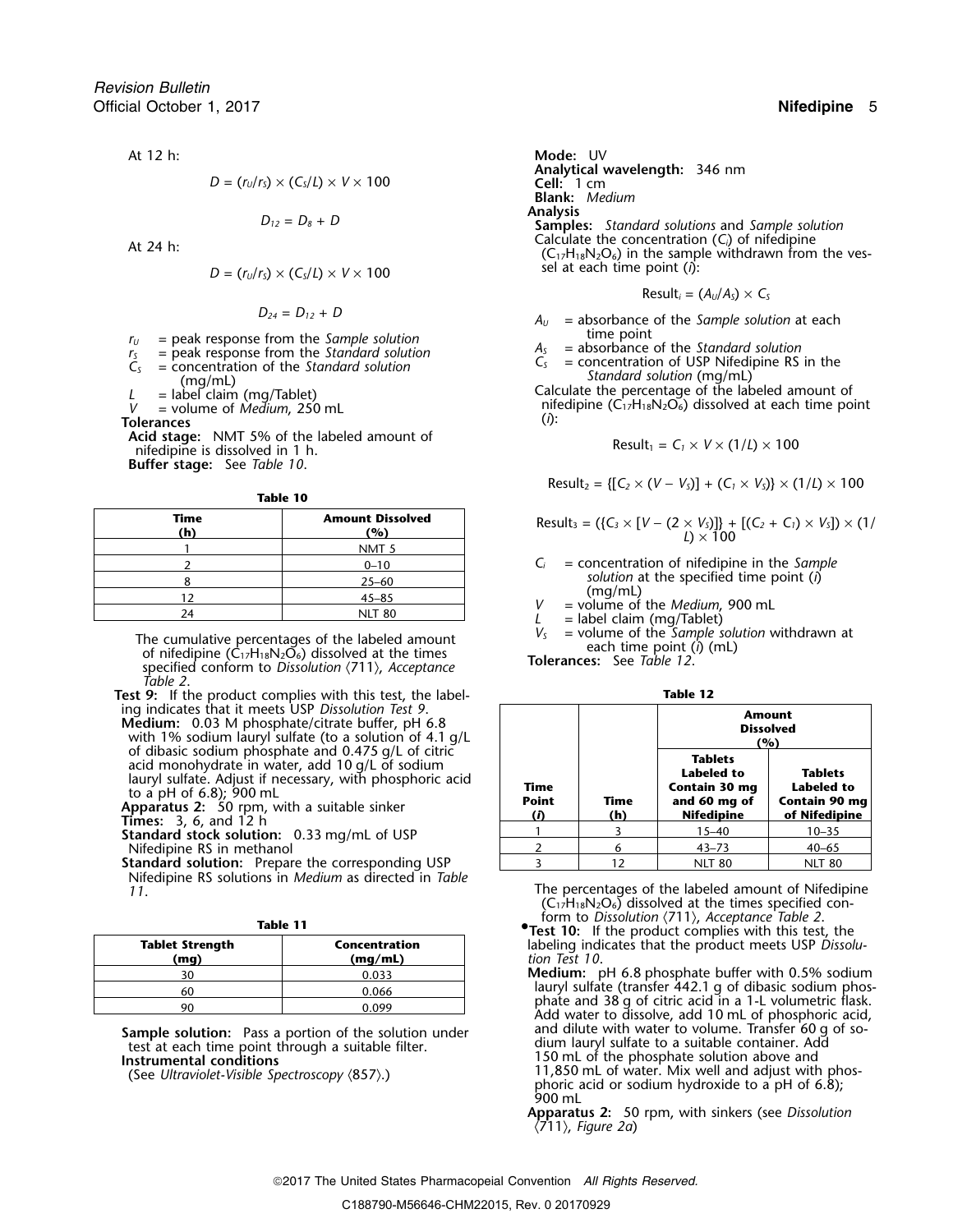**Standard solution:** 0.06 mg/mL of USP Nifedipine RS prepared as follows. Transfer 12 mg of USP Nifedipine Aug-2017) RS into a 200-mL volumetric flask. Add 20 mL of **•.Test 11:** If the product complies with this test, the [NOTE—Sonication may be needed to aid dissolution.] *tion Test 11*. time point. Pass a portion of the solution under test fer 12.5 g of sodium lauryl sulfate to 1 L of water);<br>through a suitable filter. through a suitable filter.<br> **Chromatographic system**<br> **Chromatographic system Chromatographic system**<br>(See Chromatography (621), System Suitability.) **Apparatus 2:** 100 rpm (See Chromatography *〈621〉, System Suitability.*)<br>**Mode:** LC **Column:** 4.6-mm × 7.5-mm; 3.5-µm packing L60<br>**Column:** 4.6-mm × 7.5-mm; 3.5-µm packing L60<br>**Temperature:** 45° **Temperature:** 45° **Nifedipine RS** into a suitable volumetric flask. Add **Flow rate:** 1 mL/min **COVID-100 COVID-100 COVID-100 COVID-100 COVID-100 COVID-100 COVID-100 COVID-100 COVID-100 COVID-100 COVID-Injection volume:** 20 µL **System suitability<br>
Sample:** *Standard solution*<br>
Suitability requirements **Column efficiency:** NLT 3000 theoretical plates at the time points specified **Tailing factor:** NMT 1.5 **Instrumental conditions Relative standard deviation:** NMT 3.0% (See *Ultraviolet-Visible Spectroscopy*  $\langle 857 \rangle$ .)<br>**Analysis Mode:** UV **Analysis Mode:** UV **Samples:** *Standard solution* and *Sample solution* **Analytical wavelengths:** 230–246 nm, from the dif-<br>Calculate the concentration (C<sub>i</sub>) of nifedipine **the analytical variable of the concentration** (C<sub>i</sub>) of nifedipine  $(C_{17}H_{18}N_2O_6)$  in the sample withdrawn from the vessel at each time point (*i*):

$$
Result_i = (r_v/r_s) \times C_s
$$
 **Blank:** *Medium*

- 
- 
- *C<sup>S</sup>* = concentration of USP Nifedipine RS in the **Tolerances:** See *Table 14*. *Standard solution* (mg/mL)
- Calculate the percentage of the labeled amount of **Table 14** nifedipine (C17H18N2O6) dissolved at each time point

$$
Result_1 = C_1 \times V \times (1/L) \times 100
$$

Result<sub>3</sub> = (
$$
\{C_3 \times [V - (2 \times V_5)]\} + [(C_2 + C_1) \times V_5] \times (1)
$$
   
  $L \times 100$ 

- 
- 
- 
- 

| ۰, |  |
|----|--|
|----|--|

|                             |             | <b>Amount Dissolved</b><br>'%)                                                                                                                                  |               |
|-----------------------------|-------------|-----------------------------------------------------------------------------------------------------------------------------------------------------------------|---------------|
| Time<br><b>Point</b><br>(i) | Time<br>(h) | <b>Tablets</b><br>Labeled to<br><b>Tablets</b><br><b>Contain 30</b><br>Labeled to<br><b>Contain 90 mg</b><br>and 60 mg of<br><b>Nifedipine</b><br>of Nifedipine |               |
|                             |             | <b>NMT 30</b>                                                                                                                                                   | <b>NMT 15</b> |
|                             |             | $53 - 83$                                                                                                                                                       | $35 - 58$     |
|                             | 16          | <b>NLT 80</b>                                                                                                                                                   | <b>NLT 75</b> |

**Times:** 2, 8, and 16 h The percentages of the labeled amount of nifedipine<br>Mobile phase: Methanol and water (60:40) <br>(C<sub>17</sub>H<sub>18</sub>N<sub>2</sub>O<sub>6</sub>) dissolved at the times specified, con- $(C_{17}H_{18}N_2O_6)$  dissolved at the times specified, con-• (RB 1-

- methanol, and dilute with *Medium* to volume.<br>[NOTE—Sonication may be needed to aid dissolution.] labeling indicates that the product meets USP *Dissolu*-
- **Sample solution:** Withdraw a 10-mL aliquot at each **Medium:** 1.25% sodium lauryl sulfate in water (trans-
	-
	-
	- Standard solution: 0.033 mg/mL of USP Nifedipine RS for Tablets labeled to contain 30 mg prepared as follows. Transfer an appropriate amount of USP **Flow Flow 1 mathband methanol methanol to 1% volume of the flask, and dilute with median**<br>*Medium* to volume.
	- [NOTE—Sonication may be needed to aid the dissolution.]
	- **Sample solution:** A portion of the solution under test at the time points specified
	-
	-
	- ference between first derivative values at the wave-<br>lengths of maximum and minimum in the wavelength range from 230 to 246 nm **Cell:** 1 mm
	-
- **Analysis:** Use an automatic dissolution system with an  $r_U$  = peak response of nifedipine in the *Sample*<br> *r<sub>S</sub>* = peak response of nifedipine in the *Standard* amount of nifedipine (C<sub>17</sub>H<sub>18</sub>N<sub>2</sub>O<sub>6</sub>) dissolved, using<br>  $r_S$  = peak response of nifedipine in the *Standard* p *<sup>r</sup><sup>S</sup>* = peak response of nifedipine in the *Standard* portions of the *Sample solution*, in comparison with *solution* the *Standard solution*.
	-

| (ስ):                                                                                                                                                                                                                                                                                                                                                                                                                                                   | For Tablets Labeled to Contain 30 mg of Nifedipine |                                |  |
|--------------------------------------------------------------------------------------------------------------------------------------------------------------------------------------------------------------------------------------------------------------------------------------------------------------------------------------------------------------------------------------------------------------------------------------------------------|----------------------------------------------------|--------------------------------|--|
| Result <sub>1</sub> = $C_1 \times V \times (1/L) \times 100$                                                                                                                                                                                                                                                                                                                                                                                           | Time<br>(h)                                        | <b>Amount Dissolved</b><br>(%) |  |
|                                                                                                                                                                                                                                                                                                                                                                                                                                                        |                                                    | <b>NMT 25</b>                  |  |
| Result <sub>2</sub> = { $[C_2 \times (V - V_5)] + (C_1 \times V_5) \times (1/L) \times 100$                                                                                                                                                                                                                                                                                                                                                            |                                                    | $15 - 40$                      |  |
|                                                                                                                                                                                                                                                                                                                                                                                                                                                        |                                                    | $35 - 70$                      |  |
| $\text{Soult}_2 = \text{C}C_2 \times \text{D} = \text{C}2 \times \text{D} = \text{C}2 \times \text{D} = \text{C}2 \times \text{D} = \text{C}2 \times \text{D} = \text{C}2 \times \text{D} = \text{C}2 \times \text{D} = \text{C}2 \times \text{D} = \text{C}2 \times \text{D} = \text{C}2 \times \text{D} = \text{C}2 \times \text{D} = \text{C}2 \times \text{D} = \text{C}2 \times \text{D} = \text{C}2 \times \text{D} = \text{C}2 \times \text{D}$ |                                                    | <b>NLT 85</b>                  |  |

The cumulative percentages of the labeled amount of nifedipine  $(C_{17}H_{18}N_2O_6)$ , dissolved at the times speci-

- $V_5$  = concentration of nifedipine in the *Sample*<br>
solution at the specified time point (i)<br>  $V_5$  = volume of the *Medium*, 900 mL<br>  $L =$ label claim (mg/Tablet)<br>  $V_5$  = volume of the *Sample solution* withdrawn at<br>
eac
	- a 1-L volumetric flask containing 800 mL of water. **Table 13** Mix to dissolve, and dilute with water to volume. Adjust with phosphoric acid or sodium hydroxide to a<br>pH of 6.8. Transfer 12.5 g of sodium lauryl sulfate in
	-
	-
	- 1 L of the phosphate solution); 900 mL<br>Apparatus 2: 50 rpm<br>Times: 2, 6, 8 and 16 h<br>Standard solution: 0.067 mg/mL of USP Nifedipine<br>RS for Tablets labeled to contain 60 mg prepared as<br>follows. Transfer an appropriate amoun methanol to 1% volume of the flask, and dilute with *Medium* to volume.